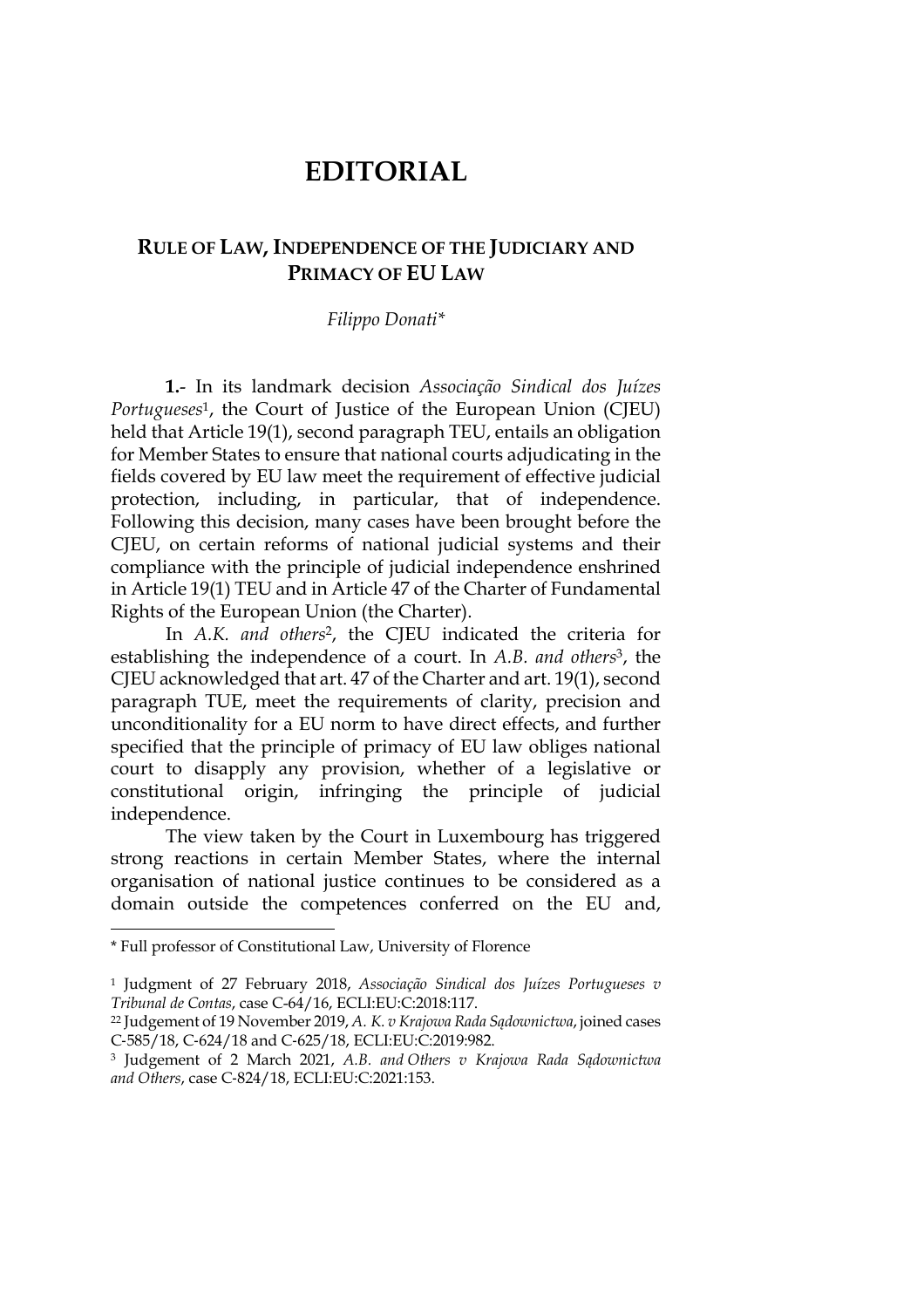therefore, reserved to internal political choices. Similar reactions took place with respect to certain decisions, where the European Court of Human Rights (ECtHR) found a violation of the right to a fair trial by an impartial and independent tribunals established by the law, granted by article 6 of the European Convention on Human Rights (ECHR).

**2.**- The Constitutional Tribunal of Poland blatantly declared that the Polish Constitution has primacy over both the European Convention on Human Rights (ECHR) and the Treaties on European Union. By its decision of June 15, 20214, the Constitutional Tribunal in Warsaw held that the *Xero Flor* judgment of the European Court of Human Rights (ECtHR), which found a violation of art. 6(1) ECHR for the illegal appointment of a constitutional judge, "was issued without legal grounds, overstepping the ECtHR's jurisdiction, and constitutes unlawful interference in the domestic legal order, in particular in issues which are outside the ECtHR's jurisdiction; for these reasons it must be considered as a non-existent judgment"5.

A similar conflict broke out in the field of EU law.

In application of the principles set forth in the judgement *A.B. and others*, on 14 July 2021 the Vice-President of the CJEU ordered the immediate suspension of any activity of the new Disciplinary Chamber of the Polish Supreme Court, for not meeting the requirements of independence<sup>6</sup>. The next day, the CJUE declared that the Republic of Poland, by failing to guarantee the independence and impartiality of the Disciplinary Chamber and by allowing the content of judicial decisions to be classified as a disciplinary offence, has failed to fulfil its obligations under the second subparagraph of Article 19(1) TEU7. The Polish Constitutional Tribunal responded on 7 October 2021, declaring Articles 1, 4(3) and 19(1) TEU incompatible with the Polish,

<sup>4</sup> Decision of 15 June 2021 Case P 7/20, case P 7/20, in *https://ruleoflaw.pl/wpcontent/uploads/2021/06/20819\_P-7\_20\_eng.pdf*.

<sup>5</sup> Judgment1 of of 7 May 2021, *Xero Flor w Polsce sp. z o.o. v. Poland* (application no. 4907/18)

<sup>6</sup> Order of the Vice-President of the Court of 14 July 2021, Commission v Poland, case C-204/21 R, EU:C:2021:593.

<sup>7</sup> Judgement of 15 July 2021 (Grand Chamber), *European Commission v. Republic of Poland*, case C-791/1, ECLI:EU:C:2021:596.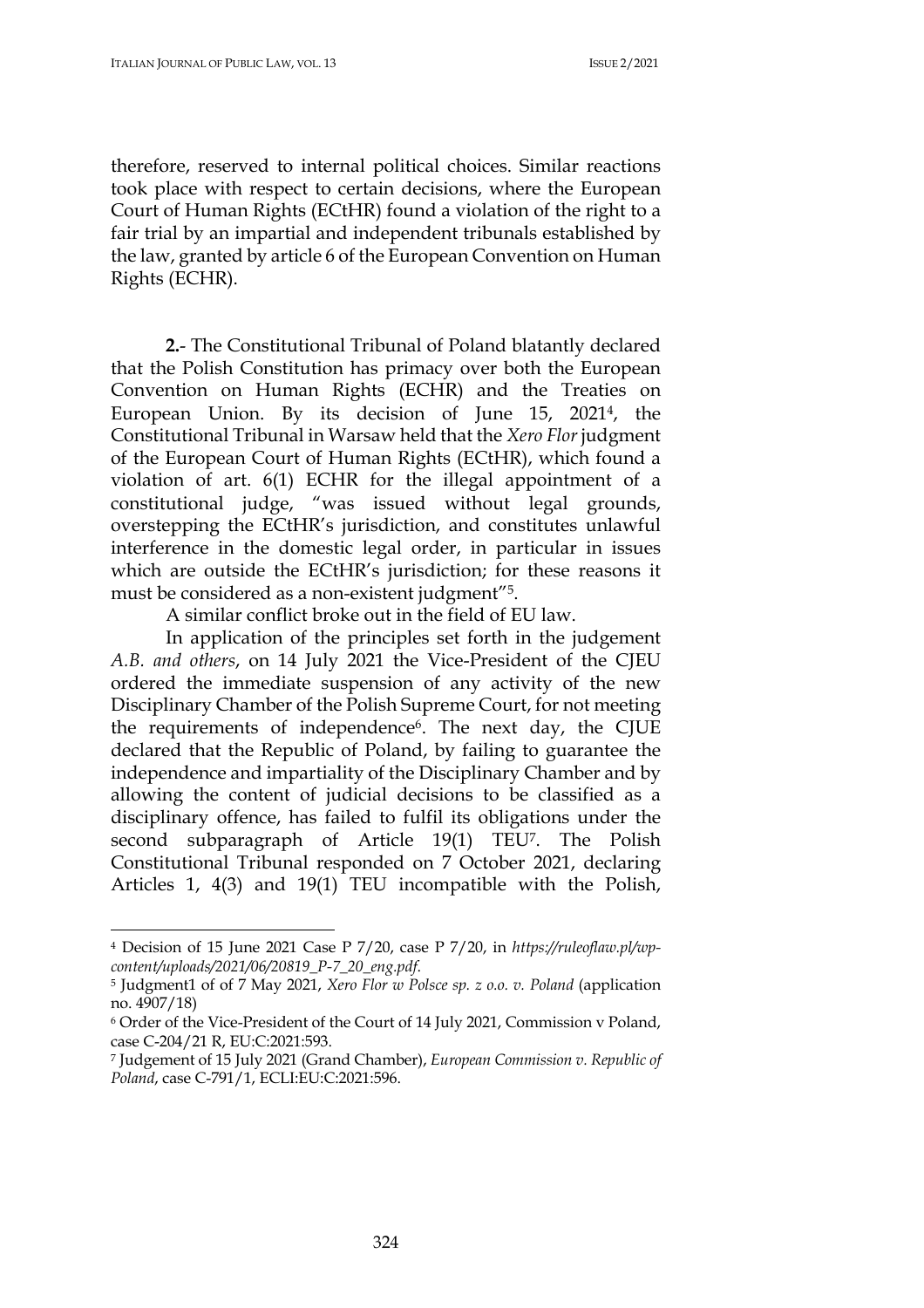DONATI - EDITORIAL

constitution insofar as they require national courts to give precedence to EU law over the Polish Constitution and to disregard national provisions, including the constitutional ones, in case of a contrast with EU law. Moreover, the Constitutional Tribunal held Articles 2 and 19(1) TEU inconsistent with the Polish Constitution, insofar as they allow Polish judges to assess the independence of domestic Courts. The judgement of the Constitutional Tribunal in Warsaw was issued the day after the CJEU dismissed the appeal of the Republic of Poland against the order of 14 July 20218. A few days after the new judgment of the Polish Constitutional Tribunal, the Vice-President of the CJEU, considering that Poland had not fulfilled its obligations under the order of 14 July 2021, has imposed on such Member State a daily penalty of one million euros, until compliance.

A strong confrontation between the Constitutional Tribunal and the CJEU is taking place also in Romania. The object of the dispute is a reform in the field of justice and the fight against corruption in Romania, which has been monitored at EU level since 2007 under the cooperation and verification mechanism established by Decision 2006/928 on the occasion of Romania's accession to the European Union9. The Curtea Constituțională (Constitutional Court of Romania), in its judgment of 6 March 2018 n. 104, held that EU law would not take precedence over the Romanian constitutional order, and that Decision 2006/928 could not constitute a reference provision in the context of a review of constitutionality under Article 148 of the Constitution, according to which Romania is required to comply with the obligations under the Treaties to which it is a party. The CJEU, in the *Asociaţia 'Forumul Judecătorilor din România'* judgement, took the opposite view, by ruling that Decision 2006/928 and the reports drawn up by the Commission on the basis of that decision constitute acts of

<sup>8</sup> Order of the Vice-President of the Court, 6 October 2021, case C-204/21 R-RAP, ECLI:EU:C:2021:834.

<sup>9</sup> The reform contains certain provisions threatening the independence of the judiciary, regarding: (i) the establishment of a specialized section of the public prosecutor for the investigation of crimes committed within the judicial system (SIRG), (ii) the governmental power to appoint the head of body in charge for disciplinary proceedings and proceedings concerning the personal responsibility of judges, and (iii) the personal liability of judges for damage caused by judicial error. The Commission, in exercising the power of verification provided for by Decision 2006/928, concluded that the above provisions give rise to serious doubts of consistency with EU law.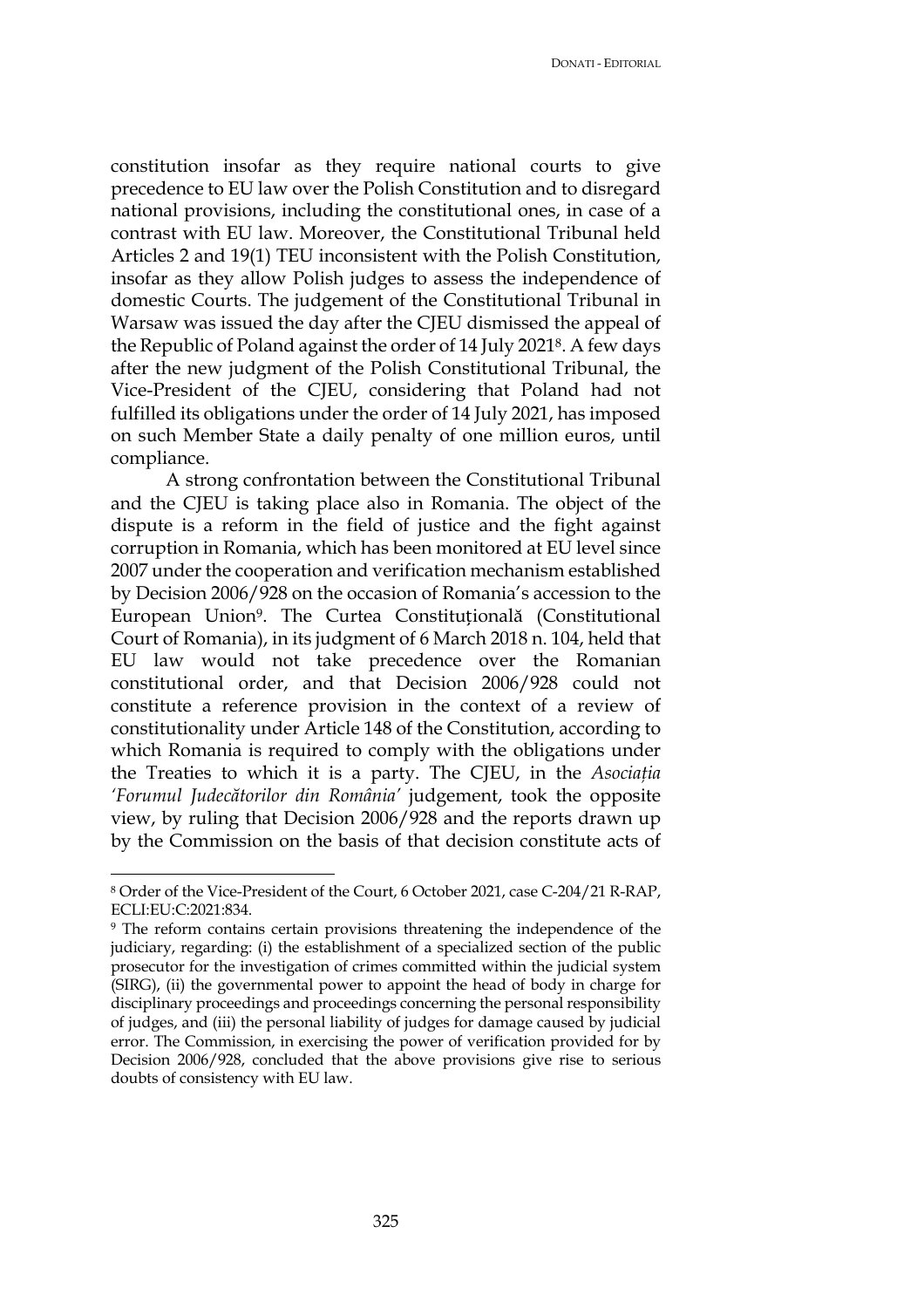an EU institution, which are binding on Romania. In addition, the CJEU reaffirmed that the principle of the primacy of EU law must be interpreted as precluding national rules or a national practice under which the ordinary courts of a Member State have no jurisdiction to examine the compatibility with EU law of national legislation which the constitutional court of that Member State has found to be consistent with the national constitution<sup>10</sup>. The response of the Curtea Constituțională was not long in coming. With a judgement of 8 June 2021, n. 390<sup>11</sup>, the Court in Bucharest harshly replied to that in Luxembourg, by reaffirming the primacy of the national Constitution over EU law, by rejecting as unfounded the doubts unconstitutionality raised in respect to the disputed provisions of the Romanian judicial reform and, finally, by reaffirming that ordinary judges have no jurisdiction to examine the conformity with EU law of a national provision which has been found to comply with Article 148 of the Romanian Constitution. With the latest decision of this saga, issued on 22 February 2022, the CJEU, while reaffirming the primacy of EU law, concluded that EU law precludes national rules or a national practice under which the ordinary courts of a Member State have no jurisdiction to examine the compatibility with EU law of national legislation which the constitutional court of that Member State has found to be consistent with the national Constitution. Also, the CJEU declared that EU law precludes any domestic legislation allowing disciplinary penalties to be imposed on a judge for assessing the conformity of a national provision with EU law12 .

**3.-** Those who defend the rule of law as the fundamental principle, which binds the Member States of the European Union together and constitutes the essence of the European identity, hope that, in the current tug-of-war, the reasons of the CJEU will prevail. For this to happen, however, the CJEU cannot be left alone. A

<sup>10</sup> Judgment of 18 May 2021, *Asociaţia 'Forumul Judecătorilor din România' and Others*, C-83/19, C-127/19, C-195/19, C-291/19, C-355/19 and C-397/19, EU:C:2021:393.

<sup>11</sup> Curtea Constituțională, sentenza 8 giugno 2021, n. 390, in *ccr.ro/wp-*

*content/uploads/2021/10/Decizie\_380\_2021.pdf*. 12 CJEU, Grand Chamber, judgement of 22 February 2022, *RS*, case C-430/21, ECLI:EU:C:2022:99.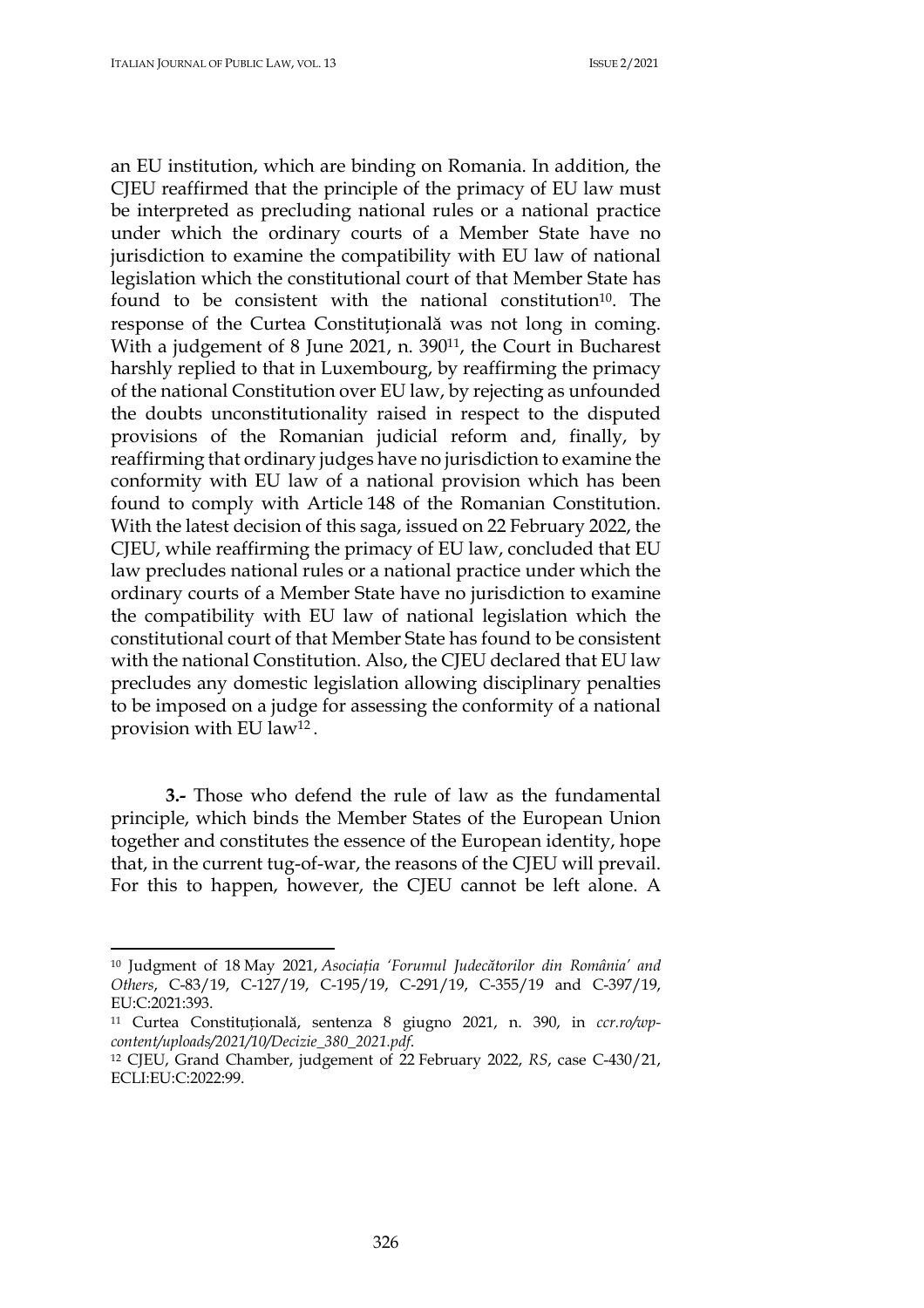prompt and resolute intervention by the other European institutions is needed.

Political dialogue has so far proved to be ineffective. The Article 7(2) procedure requires unanimity in the Council to determine the existence of a serious and persistent breach by a Member State of the values referred to in Article 2 TEU and to suspend certain of the rights conferred by the Treaties to that Member State. Such an unanimity requirement, however, is quite difficult to be reached, given the possibility that Member States having problems with the respect of the Rule of Law would use their veto power to help each other. This is currently the case of Poland, Hungary and Romania. The Commission should, therefore, resolutely launch new infringement procedures against those Member States which have so seriously questioned the fundamental principles of the EU legal order. In addition, financial leverage should be used in order to convince reluctant Member States to respect the Rule of Law and restore the independence of the judiciary. It is worth noting that the CJEU, with its recent "twin decisions"13, has dismissed the complaints of Hungary and Poland against the "Conditionality Regulation"14, which aims at protecting the Union budget against breaches of the principles of the rule of law. The CJEU emphasized that the rule of law and solidarity constitute the foundations of mutual trust between EU member states and that the Union should be able, within the limits of its powers, to defend these values. Compliance by a Member State with the values contained in Article 2 TEU is a condition for the enjoyment of all the rights deriving from the application of the Treaties to that Member State15. The CJEU also indicated that the

<sup>13</sup> See judgements of 16 February 2022, *Poland v Parliament and Council*, C-157/21, ECLI:EU:C:2022:98 and *Hungary v Parliament and Council*, C-156/21, ECLI:EU:C:2022:97.

<sup>14</sup> Regulation (EU, Euratom) 2020/2092 of the European Parliament and of the Council of 16 December 2020 *on a general regime of conditionality for the protection of the Union budget*, OJ L 433I, 22.12.2020, p. 1

<sup>15</sup> See judgements of 20 April 2021, *Repubblika*, C-896/19, EU:C:2021:311, paragraph 63; of 18 May 2021, *Asociaţia 'Forumul Judecătorilor din România' and Others*, C-83/19, C-127/19, C-195/19, C-291/19, C-355/19 and C-397/19, EU:C:2021:393, paragraph 162; of 21 December 2021, *Euro Box Promotion and Others*, C-357/19, C-379/19, C-547/19, C-811/19 and C-840/19, EU:C:2021:1034, paragraph 162 and of 16 February 2022, *Hungary v Parliament and Council*, C-156/21, ECLI:EU:C:2022:97, paragraph 126 and *Poland v Parliament and Council*, C-157/21, ECLI:EU:C:2022:98, paragraph 144.